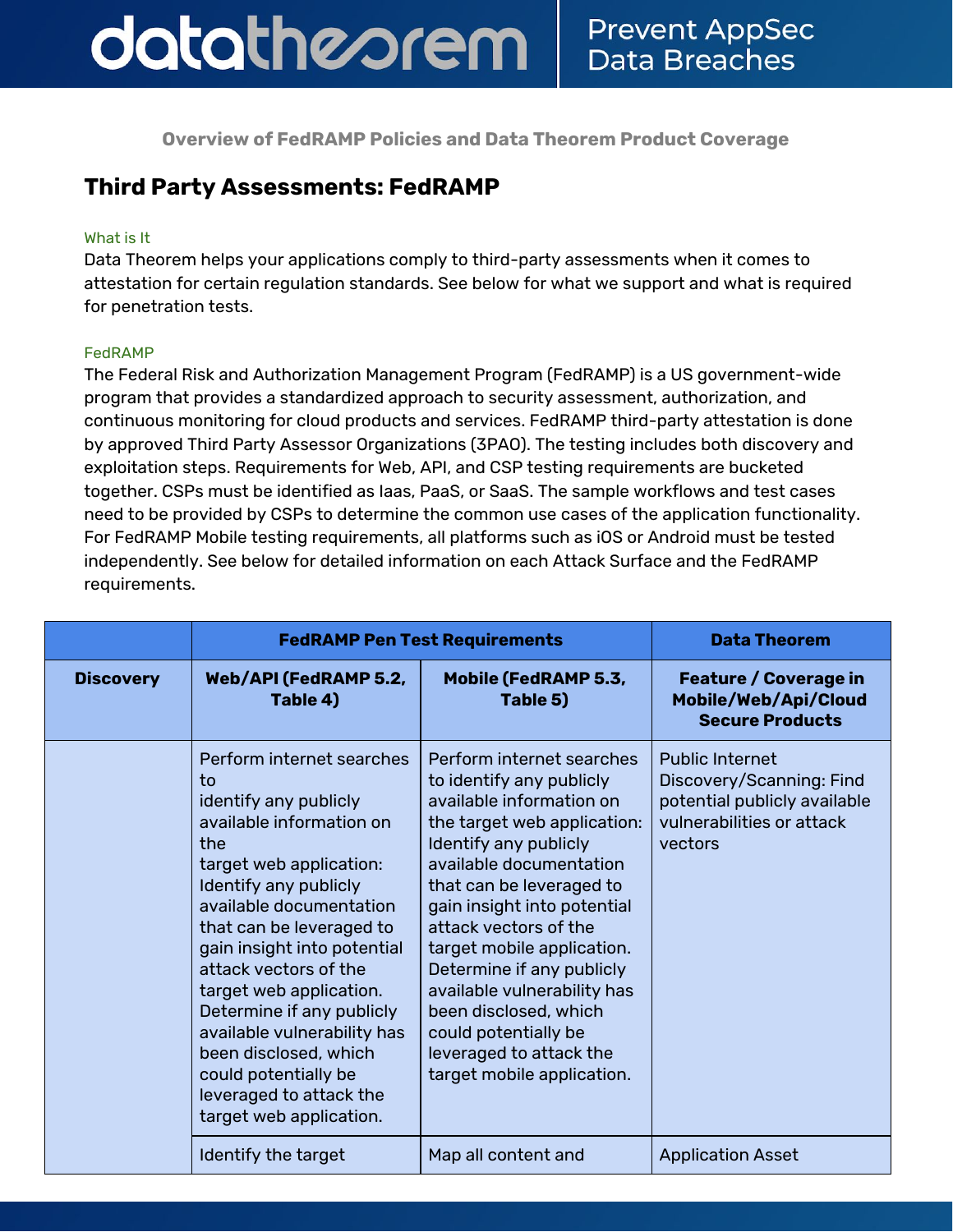# datatheorem

|                     | application architecture:<br>Identify all layers of the<br>application including<br>application servers,<br>databases, middleware,<br>and other technologies to<br>determine communication<br>flow and patterns within<br>the application.                                 | functionality: Navigate<br>through the application to<br>determine functionality<br>and workflow.                                                                                                                                 | Discovery: Map all content<br>and functionality, navigate<br>through the app to<br>determine functionality and<br>workflow |
|---------------------|----------------------------------------------------------------------------------------------------------------------------------------------------------------------------------------------------------------------------------------------------------------------------|-----------------------------------------------------------------------------------------------------------------------------------------------------------------------------------------------------------------------------------|----------------------------------------------------------------------------------------------------------------------------|
|                     | Identify account roles and<br>authorization bounds:<br>Identify the roles<br>associated with the cloud<br>service and determine<br>access limitations.                                                                                                                     | Identify all permission sets<br>requested by the<br>application: Inventory the<br>permissions that the<br>mobile application<br>requests from the phone.<br>Determine if there are any<br>differences across mobile<br>platforms. | <b>Access: Authentication and</b><br><b>Authorization checks</b><br>including in Cloud Building<br><b>Blocks</b>           |
|                     | Map all content and<br>functionality: Create a<br>sitemap detailing all levels<br>of functionality within the<br>web application. Please<br>note: different account<br>roles may have different<br>access levels to<br>functionality within the<br>target web application. |                                                                                                                                                                                                                                   | User flow through app<br>(dynamic scans)                                                                                   |
|                     | Identify all user-controlled<br>input entry points: Map all<br>areas of the application<br>that take input from the<br>user of the application.                                                                                                                            |                                                                                                                                                                                                                                   | User flow through app<br>(dynamic scans)                                                                                   |
|                     | Perform web application<br>server configuration<br>checks: Perform web<br>vulnerability scanning<br>activity to determine if<br>common web server<br>configuration flaws are<br>present that could lead to<br>an access path.                                              |                                                                                                                                                                                                                                   | <b>Web Secure Configuration</b><br>and Certification checks on<br>web apps                                                 |
| <b>Exploitation</b> | Web/API, FedRAMP 5.7.2<br>(Table 10)                                                                                                                                                                                                                                       | <b>Mobile, FedRAMP 5.7.2</b><br><b>(Table 10)</b>                                                                                                                                                                                 | <b>Data Theorem</b>                                                                                                        |
|                     | Authentication and                                                                                                                                                                                                                                                         | <b>Authorization: Identify</b>                                                                                                                                                                                                    | <b>Dynamic Scans</b>                                                                                                       |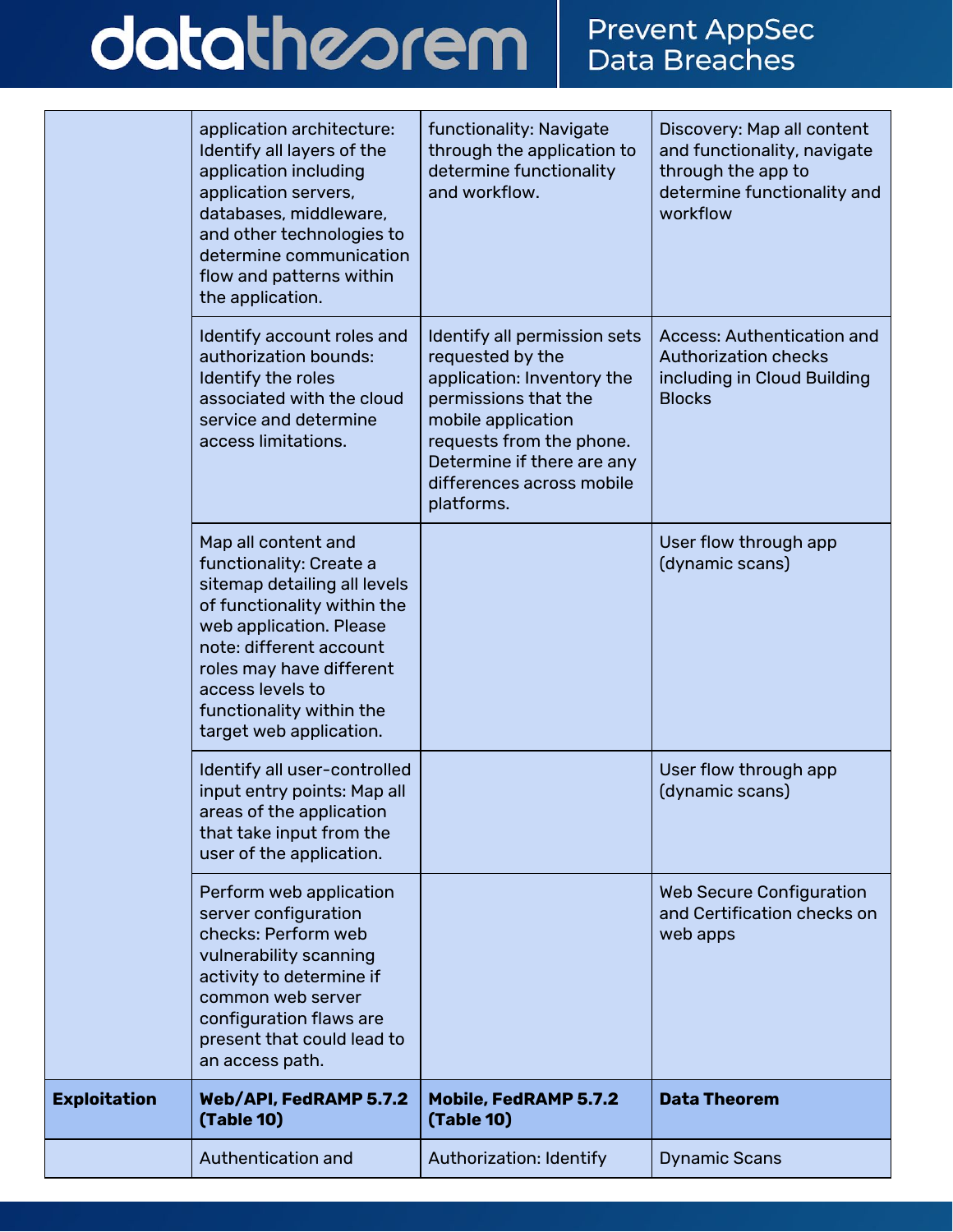## datatheorem

|                          | <b>Session Management:</b><br>Assess the application to<br>determine how the target<br>application creates and<br>maintains a session state.<br>Analyze account creation<br>and management process.                          | issues related to role<br>privilege enforcement<br>across common customer<br>roles in the cloud service.<br>Attempt to bypass<br>authorization restrictions.       |                                        |
|--------------------------|------------------------------------------------------------------------------------------------------------------------------------------------------------------------------------------------------------------------------|--------------------------------------------------------------------------------------------------------------------------------------------------------------------|----------------------------------------|
|                          | <b>Authorization: Identify</b><br>issues related to role<br>privilege enforcement<br>across common customer<br>roles in the cloud service.<br>Attempt to bypass<br>authorization restrictions.                               | Data Storage: Identify and<br>inventory data being<br>stored on the device.<br>Determine if encryption is<br>being utilized outside of<br>platform level controls. | <b>Encryption checks</b>               |
|                          | <b>Application Logic:</b><br>Attempt to circumvent<br>controls to prevent<br>bypass on intended logic<br>patterns and application<br>flows.                                                                                  | Information disclosure:<br>ildentify what information<br>is being disclosed in log<br>files and local cache<br>stores                                              | Hack & Extract, Keys to the<br>Kingdom |
|                          | <b>Input Validation: Perform</b><br>injection attacks against<br>all data inputs to<br>determine if information<br>or files can be inserted or<br>extracted from the target<br>application. Attempt to<br>alter the backend. |                                                                                                                                                                    | SQLi and XSS hacking                   |
| <b>Post-Exploitation</b> | Web/API, FedRAMP 5.8.1<br><b>(Table 15)</b>                                                                                                                                                                                  | <b>Mobile, FedRAMP 5.8.2</b>                                                                                                                                       | <b>Data Theorem</b>                    |
|                          | Unauthorized<br><b>Management Access: Use</b><br>access to application to<br>attempt to gain control of<br>underlying<br>infrastructure or<br>management systems.                                                            | N/A: The test is focused<br>on the test platform, and<br>the device is out of scope.                                                                               | <b>Authorization checks</b>            |
|                          | <b>Unauthorized Data</b><br>Access: Attempt to<br>demonstrate the potential<br>to access additional data<br>from sources outside the                                                                                         |                                                                                                                                                                    | <b>Authorization checks</b>            |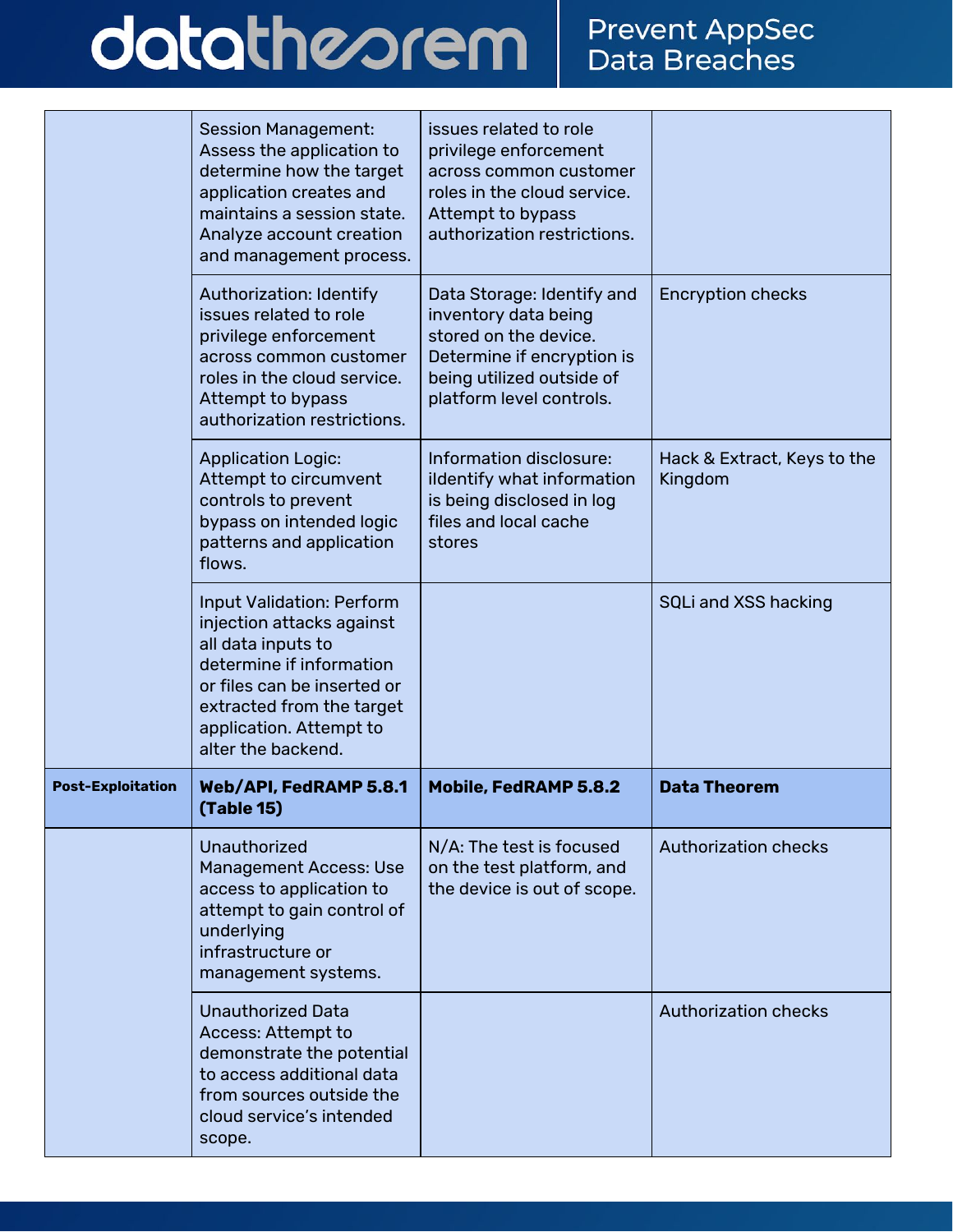#### datatheorem **Prevent AppSec Data Breaches**

Data Theorem supports the recommended criteria, and your organizations can operate at ease knowing that you will be ready for any third-party reviews.

Reference: FedRAMP [Penetration](https://s3.amazonaws.com/sitesusa/wp-content/uploads/sites/482/2016/06/FedRAMP-PenTest-Guidance-v-1-0.pdf) Test Guidance, Version 1.0.1, July 2015.



### About Data Theorem, Inc.

Data Theorem is a SaaS for modern application security. Our cloud-based technology analyzes APIs (RESTful), Mobile (iOS & Android), Web (Single-Page WebApps), and Cloud (Serverless & Storage) applications on a continuous basis in search of security flaws & data privacy gaps. By combining our extensive experience in information security/privacy with cloud-enabled scaling, we are able to provide customers a 365-day continuous security service for all layer-7 assets.